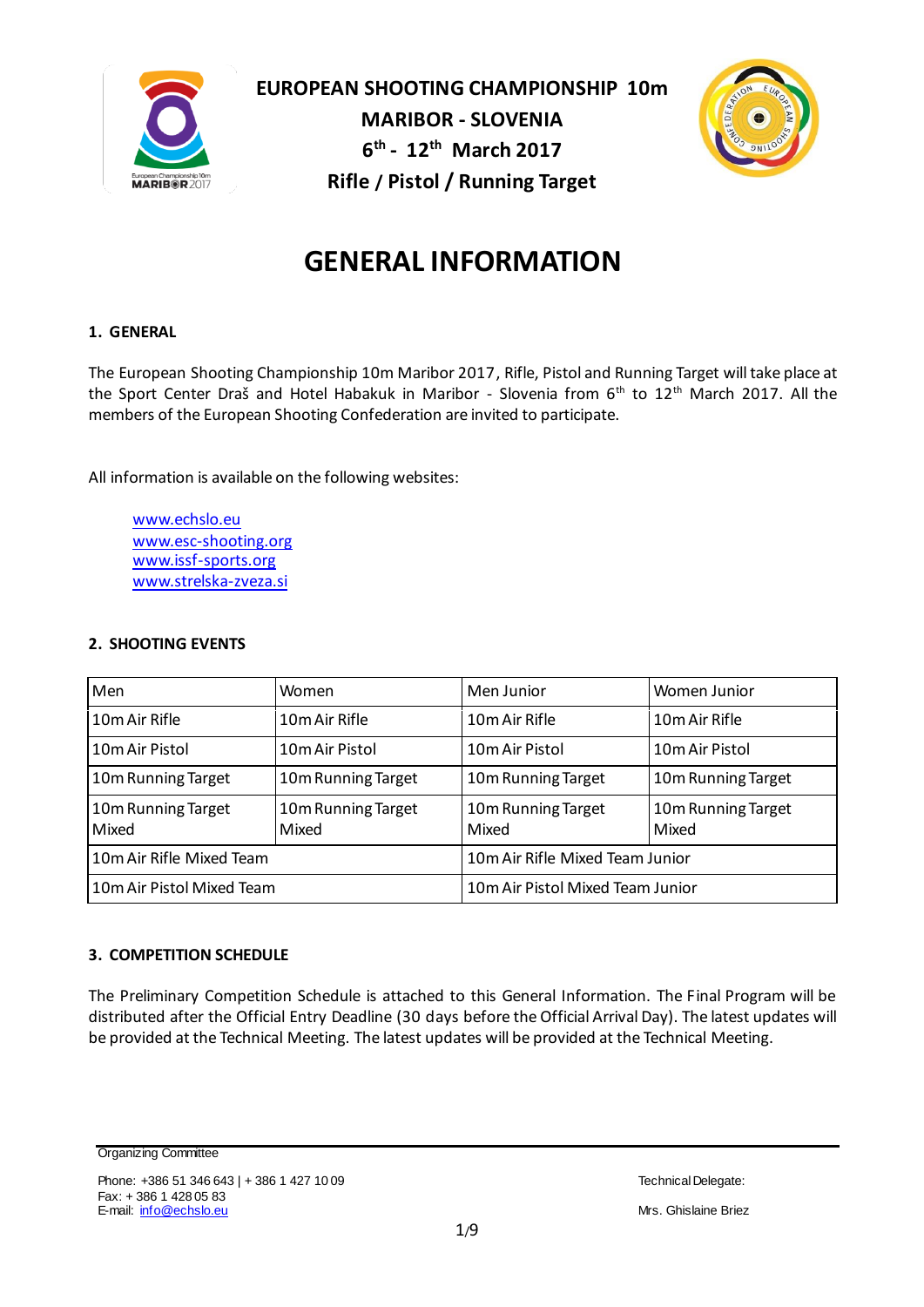



# **4. RULES AND REGULATIONS**

The European Championship will be conducted according to the ISSF Rules and Regulations Edition 2013 (Fourth Print 03/2016) [http://www.issf-sports.org/theissf/rules.ash](http://www.issf-sports.org/theissf/rules.ashx)x and the ESC General Regulations. In case of doubt as to the interpretations of the rules, the English version will be considered valid. Detailed information will be available on the ISSF website[: www.issf-sports.org](http://www.issf-sports.org/)

The members of the Juries who will supervise the European Championship will be designated by the ESC.

# **5. PARTICIPATION**

Three (3) participants represent the team size in all events in all categories (ESC General Regulations, Article 6.4) and ESC Member Federations may enter a maximum of three (3) atheletes per event as indicated in ESC General Regulations (aticle 6.5.5.1). The Official list of the events is attached to this General Information (ESC General Regulations, Article 5.0).

Juniors may participate in the Men's and Women's competitions, but in one category only (either in the junior's or in the senior's events) at the same Championship (place and period). (Rule 5.5.2)

# **6. ENTRY PROCESS AND REGISTRATION**

Please complete the attached Registration Forms (Annex 1-9) and return them by the set deadlines. Preliminary and Final Entries for Athletes and Officials must be returned to the ISSF Headquarters. All the other Registration Forms must be returned to the Organizing Committee (see also: Summary of Deadlines).

# **Preliminary Entries** (ISSF Rule 3.7.3.1)

ESC Member Federations entering the European Championship must submit the Preliminary Entries not later than **7 th OCTOBER 2016**.

Please use the ISSF Online Registration Service at: [http://entry.issf-sports.info](http://entry.issf-sports.info/) or exceptionally complete the Preliminary Entry Form (Annex 1) and return them by email or fax to ISSF Headquarters at +49-89-544355- 44).

# **Final Entries** (ISSF Rule 3.7.3.2)

ESC Member Federations must forward their Final Entries directly to the ISSF HQ. The Official Deadline (30 days before the Official Arrival Day) is  $4^\mathrm{th}$  FEB 2017.

Please use the ISSF Online Registration Service [http://entry.issf-sports.info](http://entry.issf-sports.info/) , or exceptionally complete the Final Entry Forms (Annex 5.1, 5.2, 5.3, 5.4 and 5.5) and return them by email or fax to the ISSF Headquarters at +49 89 544 355 44.

# **Late Entries**

Late Entries will only be accepted until the Final Entry Deadline (3 days before the Official Arrival Day) which is 3 rd MARCH 2017, (ESC General Regulations 9.4.2, ISSF Rule 3.7.3.4).

#### Organizing Committee

Phone: +386 51 346 643 | + 386 1 427 10 09 Technical Delegate: Technical Delegate: Fax: + 386 1 428 05 83 E-mail: [info@echslo.eu](mailto:info@echslo.eu) Mrs. Ghislaine Briez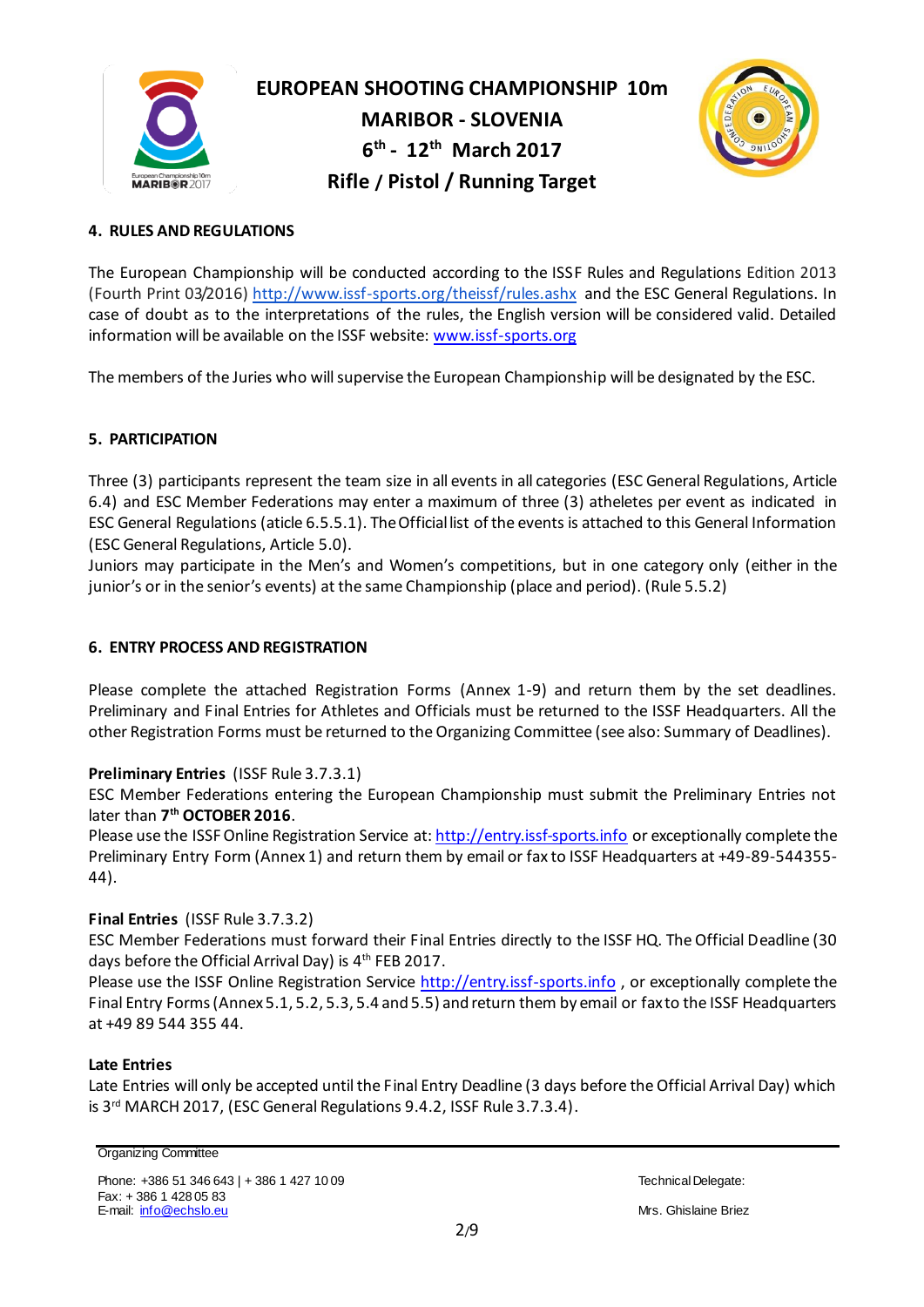

**EUROPEAN SHOOTING CHAMPIONSHIP 10m**

**MARIBOR - SLOVENIA**

**6 th - 12th March 2017** 

**Rifle / Pistol / Running Target**

Any additional entries received after the Final Entry Deadline, from 3<sup>rd</sup> MARCH 2017 onwards, may not participate. (ESC General Regulations 9.4.4, ISSF Rule 3.7.3.5).

# **Replacements**

From 3 th MARCH 2017 onwards, only the following changes in the Final Entries are permitted: Replacement of a registered athlete by another already registered athlete in another event (ESC General Regulations 9.4.2, ISSF Rule 3.7.3.6) can be made only before 12:00 the day before the Pre-Event Training for that event.

# **Entry Confirmation upon arrival**

The Team Leaders of the ESC Member Federations must report to the OC Entries Official and confirm the Final Entries. The confirmation must be done before 12:00 the day before the Pre-Event-Training.

# **ISSF ID number**

According to ESC General Regulations, all athletes must sign an "Athletes Declaration" and have an official ISSF ID number before participation in any ESC Championship. Athletes without an ISSF ID number will not be allowed to participate.

# **Cancellation** (ISSF Rule 3.7.4.3)

Any ESC Member Federation reducing the number of athletes and/or officials after the Final Entry Deadline is obligated to pay all applicable fees and costs including entry fees according to the number of athletes and entries on the Final Entry Forms originally received. If the applicable fees and costs are not paid no member of that federation may participate.

# **7. ENTRY FEES**

The entry fees include all charges for registration, local transportation between shooting range and official hotels.

| Entry Fee per athlete / per event                 |  | 170 EUR |
|---------------------------------------------------|--|---------|
| Entry Fee Mixed Team/ per event                   |  | 135 EUR |
| Entry Fee per official                            |  | 50 EUR  |
| Additional Late Entry Fee per athlete / per event |  | 50 EUR  |
| Media                                             |  | 30 EUR  |
|                                                   |  |         |

All Entry Fee payments must be made to the Organizing Committee.

# **NO ENTRY FEE PAYMENT TO THE ISSF/ESC!**

The deposit of 100% of the entry fee must be transferred to the Organizing Committee at latest 30 days before the official arrival day (4<sup>th</sup> February 2017).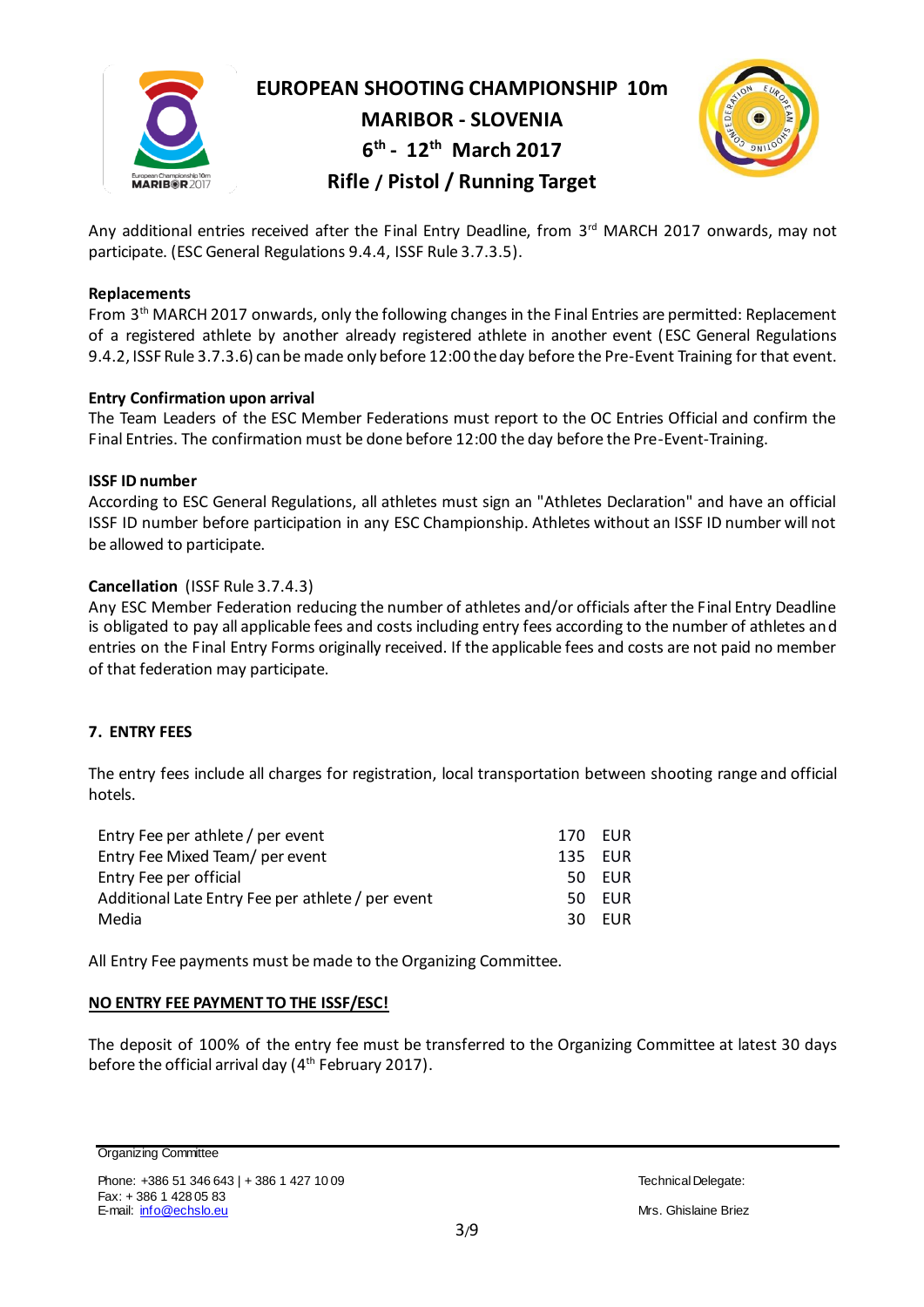

**EUROPEAN SHOOTING CHAMPIONSHIP 10m MARIBOR - SLOVENIA 6 th - 12th March 2017 Rifle / Pistol / Running Target**



The deposit for the entry fees must be transferred to the following bank account:

| Name and address of Bank: | NOVA KBM D.D., Ulica Vita Kraigherja 4, 2000 Maribor        |
|---------------------------|-------------------------------------------------------------|
| Swift code/BIC:           | KBMASI2X                                                    |
| IBAN:                     | SI56 0451 5000 0535 172                                     |
| Beneficiary:              | STRELSKO DRUŠTVO I. POHORSKI BATALJON RUŠE, Lesjakova ulica |
|                           | 4, 2342 Ruše, Slovenia                                      |

All bank transfer must be made in EUR and must include any fees the bank may charge. Please take care that all necessary data will be indicated, so that the Organizing Committee can assign the payments to the correct federation. Please give a copy of the bank transfer voucher to your Team Leader to bring to the Entry Confirmation at accreditation.

The eventual remaining balance of the total amount due must be paid in cash in EUR upon arrival, during accreditation at the venue. Please note that no credit cards or traveller checks will be accepted on site.

# **8. ACCREDITATION**

Accreditation of all participants, officials, guests and members of the press will take place upon the arrival at the venue of Finals, in Competition Office in the Hotel Habakuk.

# **Accreditation Process**

All persons involved in the European Championship (Athletes, Team Officials, ESC Officials, OC Officials) must have accreditations that clearly identify the holder (with photograph, family name and first name, nation and function).

Accreditations will be prepared by the Accreditation Office of the European Championship. Accreditations and BIP numbers will be distributed after final settlement.

# **9. LOCATION AND VENUE**

Maribor and its old town core will enrapture you with cultural-historical sights, wonderful city squares with notable buildings and with the warm hospitality of the Mariborians.

# **Shooting range**

The Championship will take the place at the Hotel Habakuk (Finals Hall) and at the Sport Center Draš (Qualification Hall).

Both are situated in a beautiful natural setting beneath the wooded Pohorje plateau. The distance between them is 350 m.

Addresses:

- Hotel Habakuk, Pohorska ulica 59, 2000 Maribor, GPS coordinates 46.53320°, 15.60110°

- Sport Center Draš, Pohorska ulica 57, 2000 Maribor, GPS coordinates 46.534661°, 15.604272 °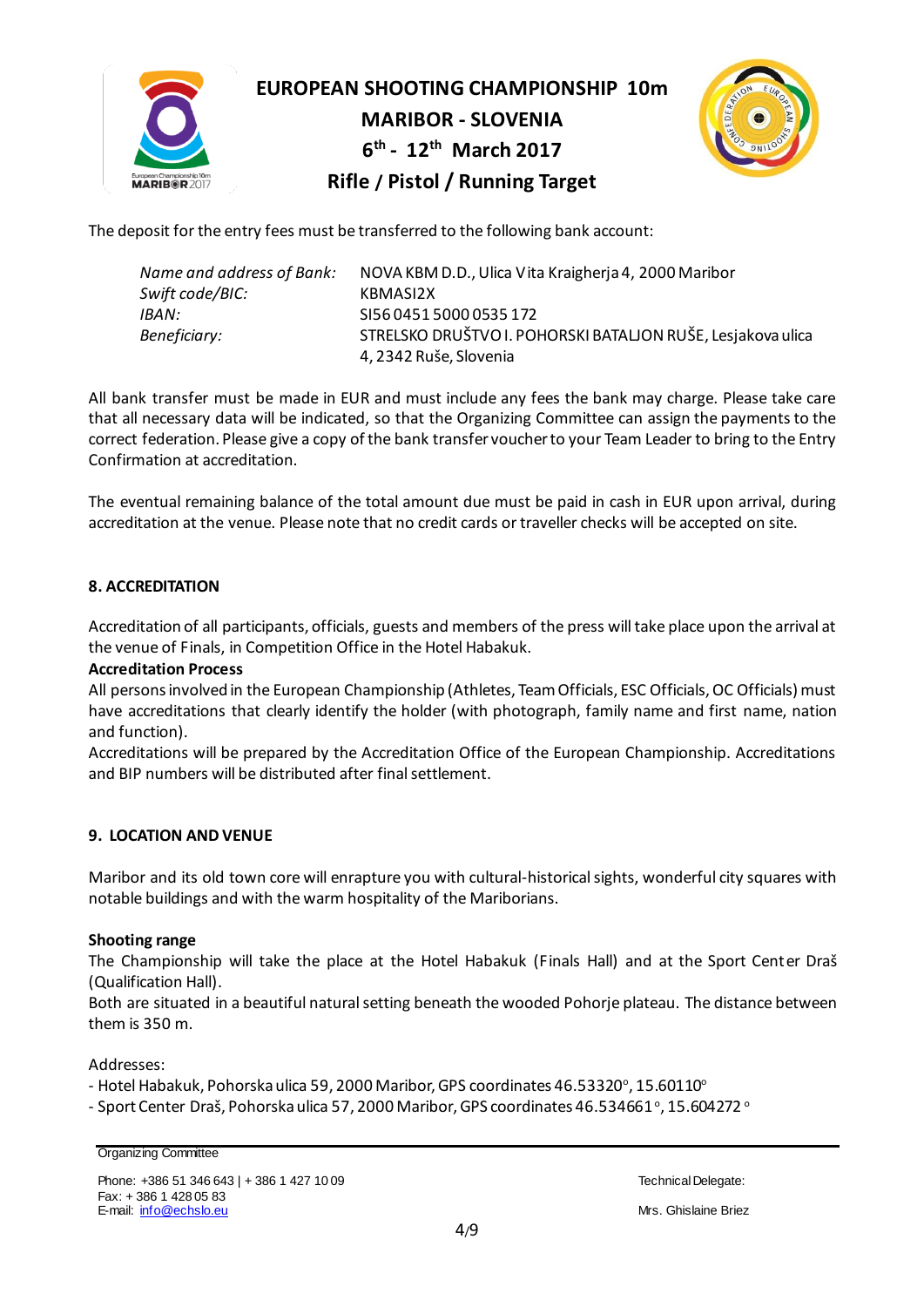



The Sport Halls in the Sport Center Draš will be transformed into a fully equipped shooting range in respect with ESC and ISSF Rules. The ranges will be equipped with SIUS ASCOR eletronic targets as follows: Rifle / Pistol- Qualifications Hall: 80 firing points

Running Target - Qualifications/Finals Hall: 4 firing points

The Conference Hall in the Hotel Habakuk will be transformed in the Finals Hall Rifle / Pistol- Finals Hall: 10 firing points

# **10. IMMIGRATION AND CUSTOMS REQUIREMENTS**

The Republic of Slovenia is a member of the European Union and Schengen agreement. Shooters and officials possessing a valid passport can enter Slovenia trough the Ljubljana international airport or other border without any problem. A minimum number of nationalities, which are not members of the European Union, will require entry visas. Those must be obtained from the nearest Slovenian consular departments abroad. Detailed information regarding visas and formalities for entry into Slovenia can be found in the website of the Ministry of Foreign Affairs of the Republic of Sloveni[a, www.gov.si/mzz](http://www.gov.si/mzz/)/.

Each participating federation requiring visa should fill out the "Visa Support Form" (Annex 6) and return it to the Organizing Committee within the deadline. Personalized invitation might be necessary for your delegation to apply for a visa.

Please, do not hesitate to contact the Organizing Committee for any help or other necessary documentation.

Any delegation or individual athlete carrying air weapons and/or ammunition must declare these at Customs upon arrival at Ljubljana airport or other border and at the time of departure before check-in.

# **11. TRANSPORT**

The Organizing Committee will provide the transport service for all the delegations from/to official airports to/from the official hotels. All delegations arriving by plane will be assisted through Customs, and escorted to transportation.

The official airports are:

- 1. Airport "JOŽE PUČNIK LJUBLJANA" Ljubljana, Slovenia
- 2. Airport "GRAZ" Graz, Austria

Fee for transportation from/to Official Airports to/from the Official hotels:

- EUR 30 per person, one direction (60 EUR both directions)

Organizing Committee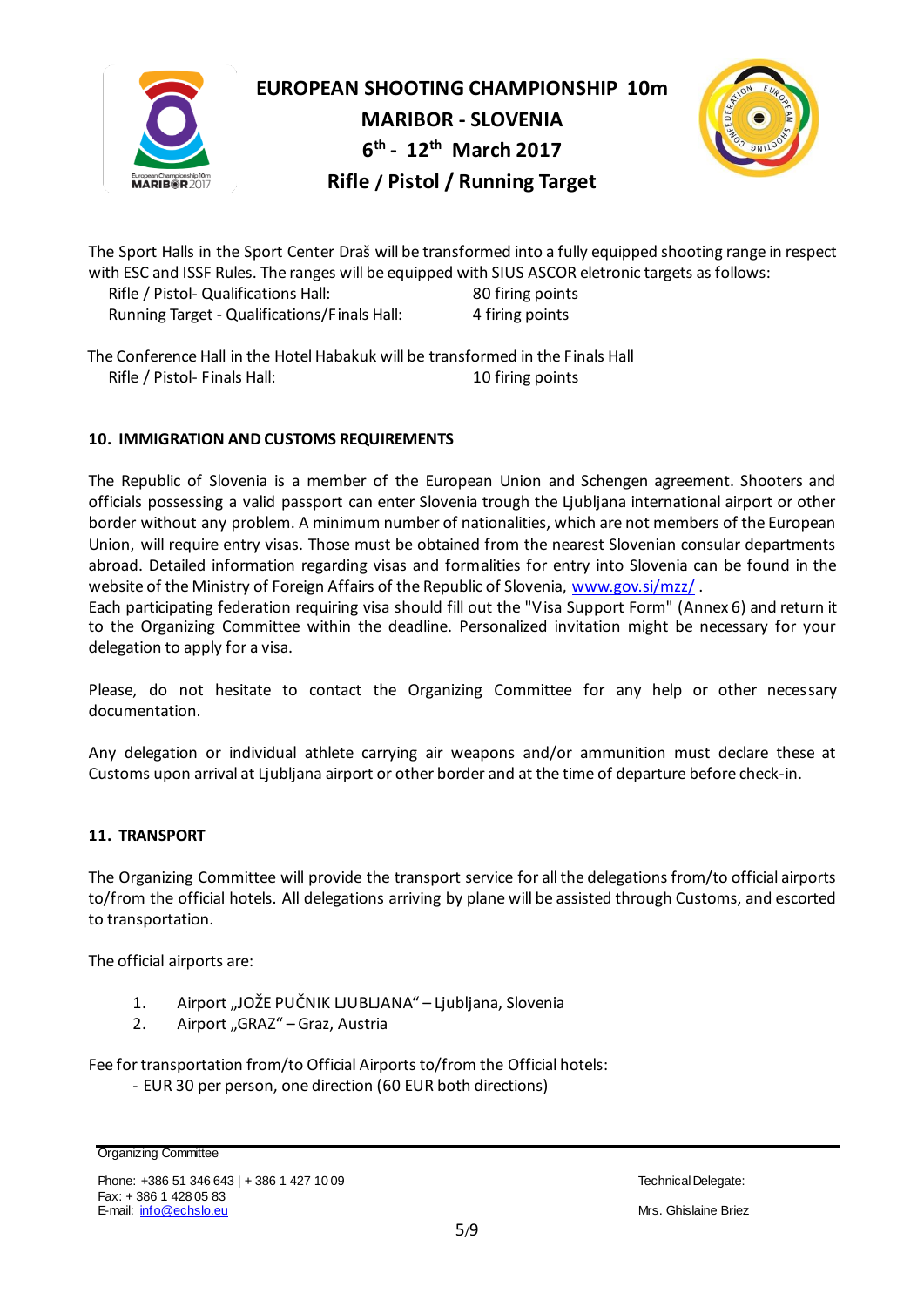

**EUROPEAN SHOOTING CHAMPIONSHIP 10m**

**MARIBOR - SLOVENIA 6 th - 12th March 2017** 



**Rifle / Pistol / Running Target**

All transport fee must be transferred to the Organizing Committee at latest 30 days before the official arrival day (4th February 2017).

We will have to gather smaller groups for transfer in a big bus, so some waiting time might be possible.

# **12. ACCOMMODATION AND HOTEL RESERVATION**

Maribor is a city with many small hotels with 3\* and 4\* between 0 to 7 km distance from the venue. Accommodation will be offered at the following prices (**rates are per room, per night, including breakfast and all taxes**)

| <b>Official hotels</b>                       | Distance to      | Single room | Double room | Triple room |
|----------------------------------------------|------------------|-------------|-------------|-------------|
|                                              | venue            | <b>EUR</b>  | <b>EUR</b>  | <b>EUR</b>  |
| Hotel Habakuk **** (Final hall) <sup>1</sup> | $0 m - 250 m$    | 112€        | 148€        | 198€        |
| Hotel Draš **** (Qualification hall)         | 0 <sub>m</sub>   | 105€        | 138€        | 168€        |
| Hotel Arena **** 2                           | $100 m - 300 m$  | 102€        | 138€        | 179€        |
| Hotel Arena *** 2                            | $100 m - 300 m$  | 79€         | 116€        | 149€        |
| Hotel Piramida **** 3                        | 7,0 km           | 100€        | 136€        | 175€        |
| Hotel Orel *** 3                             | 6,5 km           | 81€         | 112€        | 146€        |
| Hotel City ****                              | 6,7 km           | 100€        | 136€        | 175€        |
| Hotel Betnava ****                           | 4,1 km           | 100€        | 136€        | 175€        |
| Hotel Bau ***                                | 4,0 km           | 76€         | 112€        | 142€        |
| Hotel Bajt ***                               | $3,0$ km         | 76€         | 112€        | 142€        |
| Hotel Tabor ***                              | 4,3 km           | 76€         | 112€        | 142€        |
| Hostel Mlada Lipa ***                        | $1,2$ km         | 74€         | 105€        | 142€        |
| Hotel 365 ***                                | $6,2 \text{ km}$ | 76€         | 112€        | 142€        |
| Hotel Milena ***                             | 450 m            | 75€         | 110€        | 142€        |
| Hostel Uni ***                               | 6,5 km           | 60€         | 107€        | 136€        |
| Gril Ranca pod Pohorjem ***                  | 900 m            | 76€         | 99€         |             |
| Pohorska Kavarna ***                         | 650 m            | 76€         | 112€        | 138€        |

<sup>1</sup>including swimming pool, sauna and fitness in Hotel Habakuk, Pohorska ulica 59, Maribor

 $^{\rm 2}$  including swimming pool and sauna in Wellness Arena, Pot k mlinu 57, Maribor

<sup>3</sup>including swimming pool and sauna in MTC Fontana, Koroška cesta 172, Maribor

Reservations must be made through the Organizing Committee on **first come, first serve** basis (Annex 2 Preliminary Hotel Reservation Form). After RECEIVING THE APLICATION FOR THE ACCOMODATION YOU WILL BE CONTACTED FROM THE ORGANIZING COMMITTEE FOR PAYMENT.

All payments must be made to the Organizing Committee.

Organizing Committee

Phone: +386 51 346 643 | + 386 1 427 10 09 Technical Delegate: Fax: + 386 1 428 05 83 E-mail: [info@echslo.eu](mailto:info@echslo.eu) Mrs. Ghislaine Briez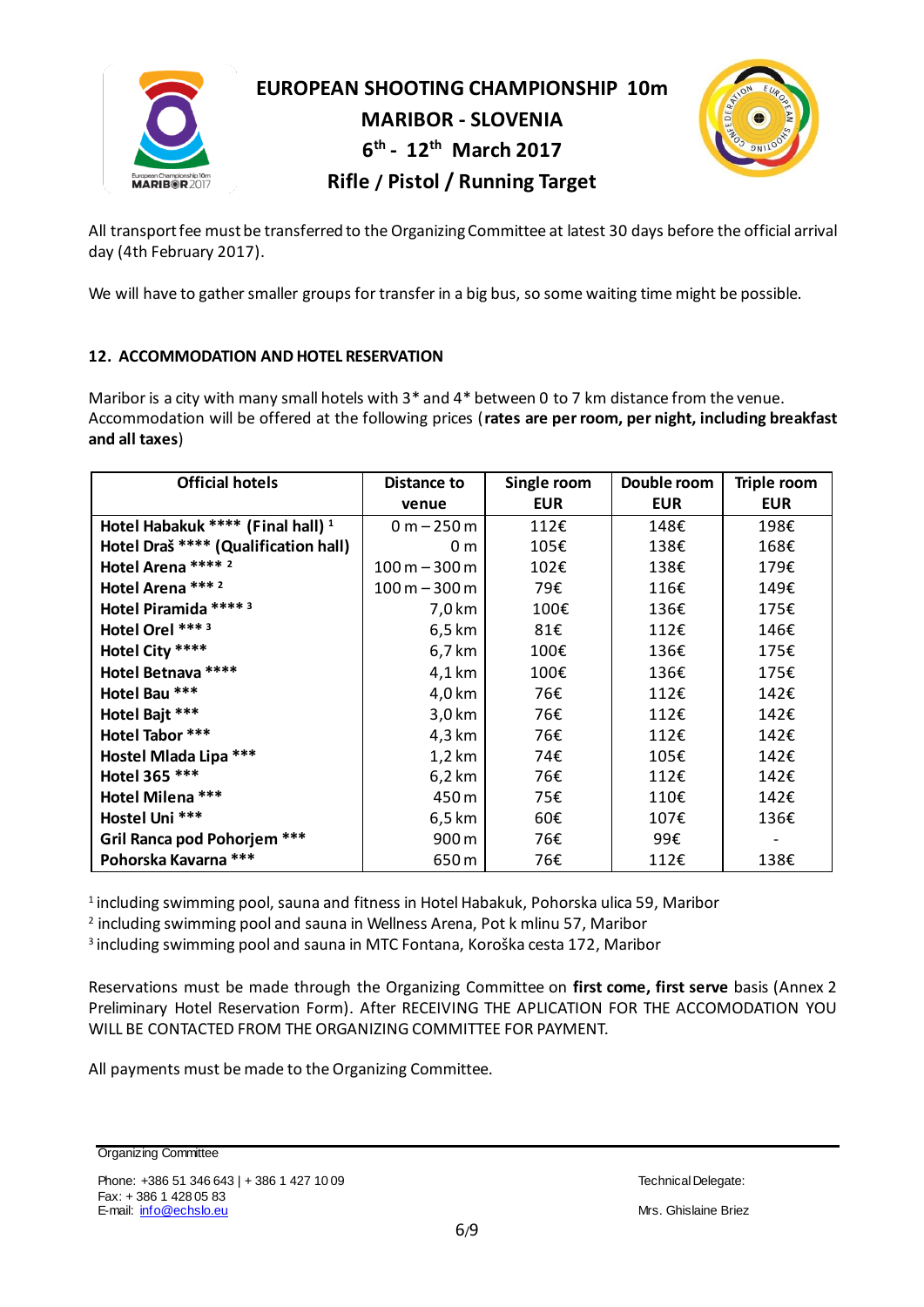

**EUROPEAN SHOOTING CHAMPIONSHIP 10m**

**MARIBOR - SLOVENIA 6 th - 12th March 2017** 



# **Rifle / Pistol / Running Target**

To confirm the booking of hotel accommodation is required to transferred 50% of the total price to the Organizing Committee before 16th January 2017.

The deposit of 100% of the booking of hotel accommodation must be transferred to the Organizing Committee at latest 30 days before the official arrival day ( $4^\mathrm{th}$  February 2017).

The deposit for the booking of hotel accommodation must be transferred to the following bank account:

| Name and address of Bank:<br>Swift code/BIC: | NOVA KBM D.D., Ulica Vita Kraigherja 4, 2000 Maribor<br>KBMASI2X |
|----------------------------------------------|------------------------------------------------------------------|
|                                              |                                                                  |
| IBAN:                                        | SI56045150000535172                                              |
| Beneficiary:                                 | STRELSKO DRUŠTVO I. POHORSKI BATALJON RUŠE, Lesjakova ulica      |
|                                              | 4, 2342 Ruše, Slovenia                                           |

All bank transfer must be made in EUR and must include any fees the bank may charge. Please take care that all necessary data will be indicated, so that the Organizing Committee can assign the payments to the correct federation. Please give a copy of the bank transfer voucher to your Team Leader to bring to the Entry Confirmation at accreditation.

# **13. LOCAL TRANSPORTATION**

Throughout the duration of the Championship bus transportation will be provided from the official hotels to and from the venue at the Sport Center Draš. There will be no transportation between the Qualifications Hall to the Finals Hall (350 m), except for the Finalists and their coach.

There will be no shuttle service before the official arrival day ( $6<sup>th</sup>$  March) and after the official departure day  $(12<sup>th</sup> March)$ .

**Delegations staying in unofficial hotels will be responsible for their own transportation.**

# **14. FOOD SERVICE AT THE SHOOTING RANGE**

At the Venue will have restaurant facilities offering lunch, snacks and refreshments at reasonable prices. Meal vouchers can be purchased at the shooting range and at the Competition office.

# **15. ARMS, AMMUNITION & EQUIPMENT STORAGE**

Storage of arms, ammunition and equipment will be centrally located at the venue. Use of this facility is strongly recommended for all participating federations. CO<sub>2</sub> will not be provided.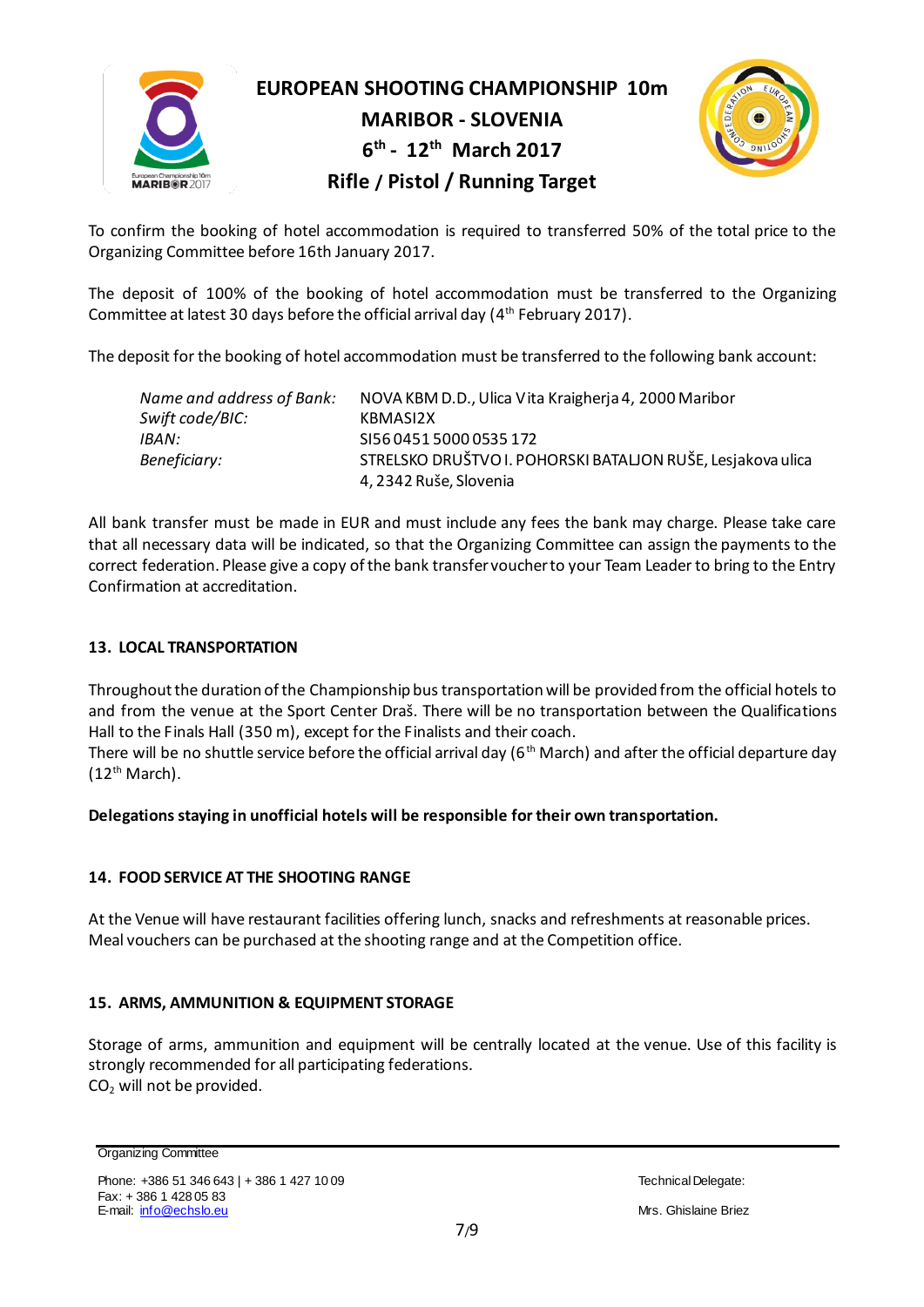



# **16. EQUIPMENT CONTROL**

The equipment control will be open daily during the training and competition time. The equipment control will be conducted according to the ISSF Rules and Regulations using approved instruments.

#### **17. ANTI-DOPING**

Anti-Doping control will be conducted by National Anti-Doping Authority of Slovenia (SLOADO) in accordance with the current ISSF Anti-Doping Regulations and under the supervision of an ESC Anti-Doping Officer as well as the Technical Delegate.

#### **18. FIRST AID**

Medical and First Aid facilities will be provided at the Shooting Range.

#### **19. CEREMONIES**

The Opening Ceremony will be held on 7<sup>th</sup> March 2017 in big event tent, 100m from Final Hall. Short Closing Ceremony will be held in Final Hall after finishing the last Medal Award Ceremony on Saturday, March, 11<sup>th</sup>.

An Official banquet will be organized. The Banquet will cost 20 EURper participant. Payments must be made to the Organizing Committee during the accreditation upon arrival.

# **20. NATIONAL ANTHEM AND FLAG**

We kindly ask each participating nation to bring one official national flag (size: 100 x 150 cm), and its own national anthem in a digital file format (preferably MP3). The digital anthem-file must be sent to the Organizing Committee, not later than 4<sup>th</sup> February 2017.

# **21. EXHIBITIONS**

The exhibition area for firearm and equipment manufacturers will be provided at the Shooting Range.